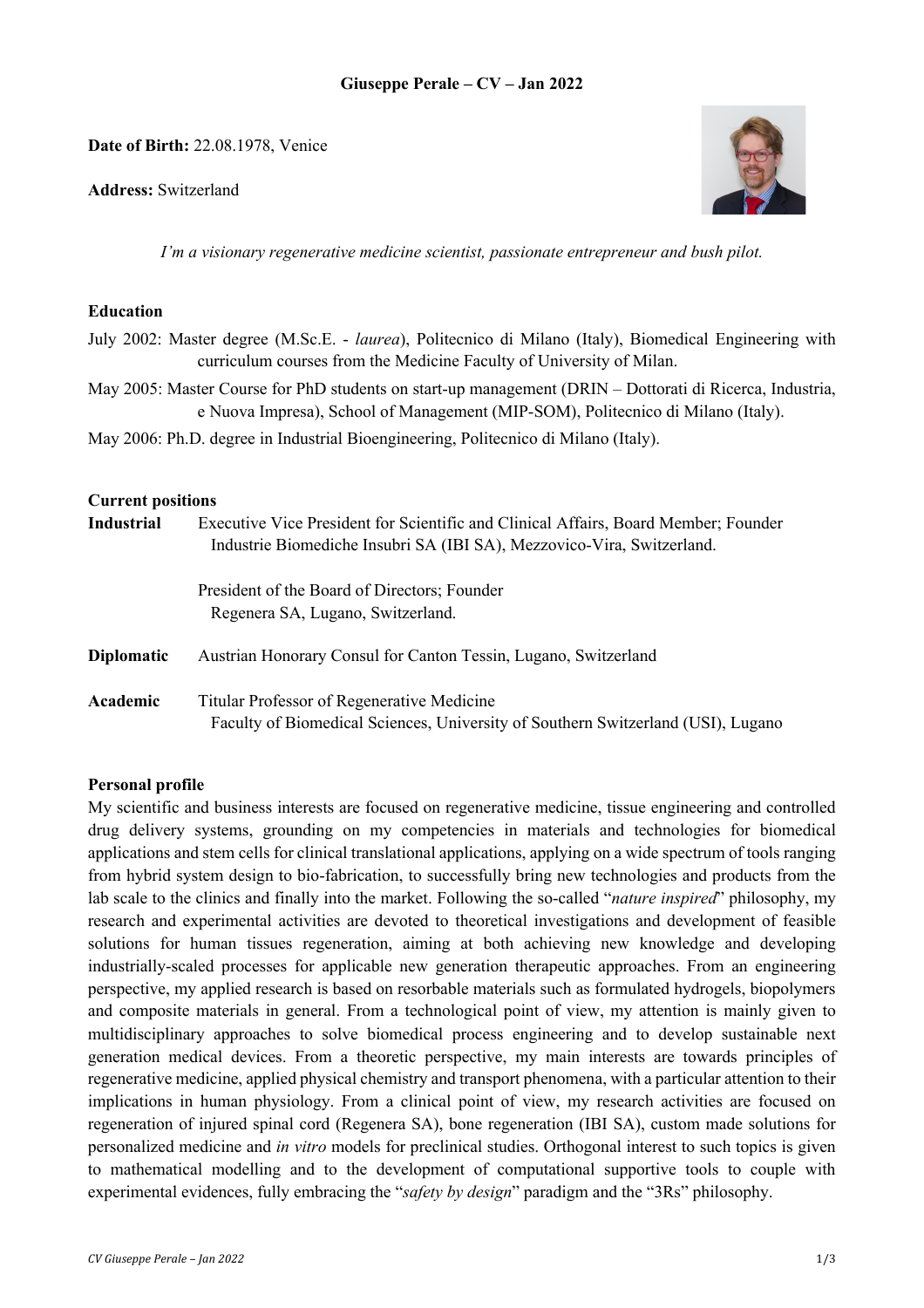#### **Industrial curriculum**

- President and Founder in 2021 of Regenera SA, Lugano, Switzerland.
- ◆ Executive Vice-President for Scientific and Clinical Affairs as Board Member and Founder in 2008 of Industrie Biomediche Insubri SA (IBI SA), Mezzovico-Vira, Switzerland.
- ¨ Co-founder of the start-up association AITI-Up, within the Associazione Industrie Ticinesi AITI, Lugano, Switzerland.
- $\bullet$  Board member in the family business holding company, Venice, Italy.

#### **Academic curriculum**

Dec 2019, on: Titular Professor of Regenerative Medicine, USI, Lugano, Switzerland – current; July 2019, on: Invited permanent visiting Professor at Ludwig Boltzmann Institute for Experimental and Clinical Traumatology, Vienna, Austria – current; 2010, on: Invited permanent Visiting Researcher at the Neurosciences Department of the Istituto di Ricerche Farmacologiche "Mario Negri" Milan, Italy; 2013-2021: Full Professor of Biomaterials, SUPSI, Manno, Switzerland; Q3'18 - Q2'19: Invited visiting Professor at San Martino Hospital, Faculty of Biomedical Sciences, University of Genova, Italy; 2012-2013: Invited reader at the Angström Laboratory of the University of Uppsala, Sweden; 2012: Visiting researcher at the Department of Neurobiology of the Karolinska Institute, Stockholm, Sweden; 2011-2013: Acting Professor of Formulation Science, Politecnico di Milano, Milan, Italy; 2008-2010: Acting Professor of Intellectual Property and Technology Transfer, Biotechnology Faculty, "A. Avogadro" University of Easter Piedmont, Novara, Italy; 2007: Visiting PostDoc, Royal School of Mines of Imperial College London, London, UK; 2003-2006: Member of Technology Transfer Office Team, Politecnico di Milano, Italy.

#### **Most relevant membership and associative appointments**

Wissenschaften), Switzerland;

| Jan $2021$ :   | Founding member of the European Society for Bioresorbable Implants (ESBI), Austria;                                                                                                                                                                |
|----------------|----------------------------------------------------------------------------------------------------------------------------------------------------------------------------------------------------------------------------------------------------|
| Since 2020:    | Member of the Industry Committee of the Tissue Engineering and Regenerative Medicine<br>International Society -TERMIS- European Chapter;                                                                                                           |
| Since $2019$ : | InnoSuisse / Swiss National Research Fund (SNSF) BRIDGE: Discovery programme,<br>evaluation panel member, Bern, Switzerland;                                                                                                                       |
| Q3-Q4 2018:    | Member of Advisory Board of the Ticino Candidacy Team to the Swiss Innovation Park,<br>Fondazione Agire, Manno, Switzerland;                                                                                                                       |
| Since 2018:    | Member of the Steering Board of the "Swiss National Contact Point for the safe handling,<br>regulation, and transfer of engineered nanomaterials", run by State Secretariat for Research<br>and Innovation (SERI) at EMPA, Dübendorf, Switzerland; |
| Since 2018:    | External Expert for the EU-COST programme, Brussel;                                                                                                                                                                                                |
| Since $2018$ : | Member of the Steering Committee of TEDD, Tissue Engineering and Drug Delivery<br>Competence Center, in Wädenswil at ZHAW (Zürcher Hochschulen für Angewandte                                                                                      |

# **Scientific and technical production**

Author in more than 150 international publications and 6 international patent families, reflecting research results on regenerative medicine, tissue engineering, controlled delivery systems, materials and technologies for biomedical applications, theoretical physical chemistry and computational modelling.